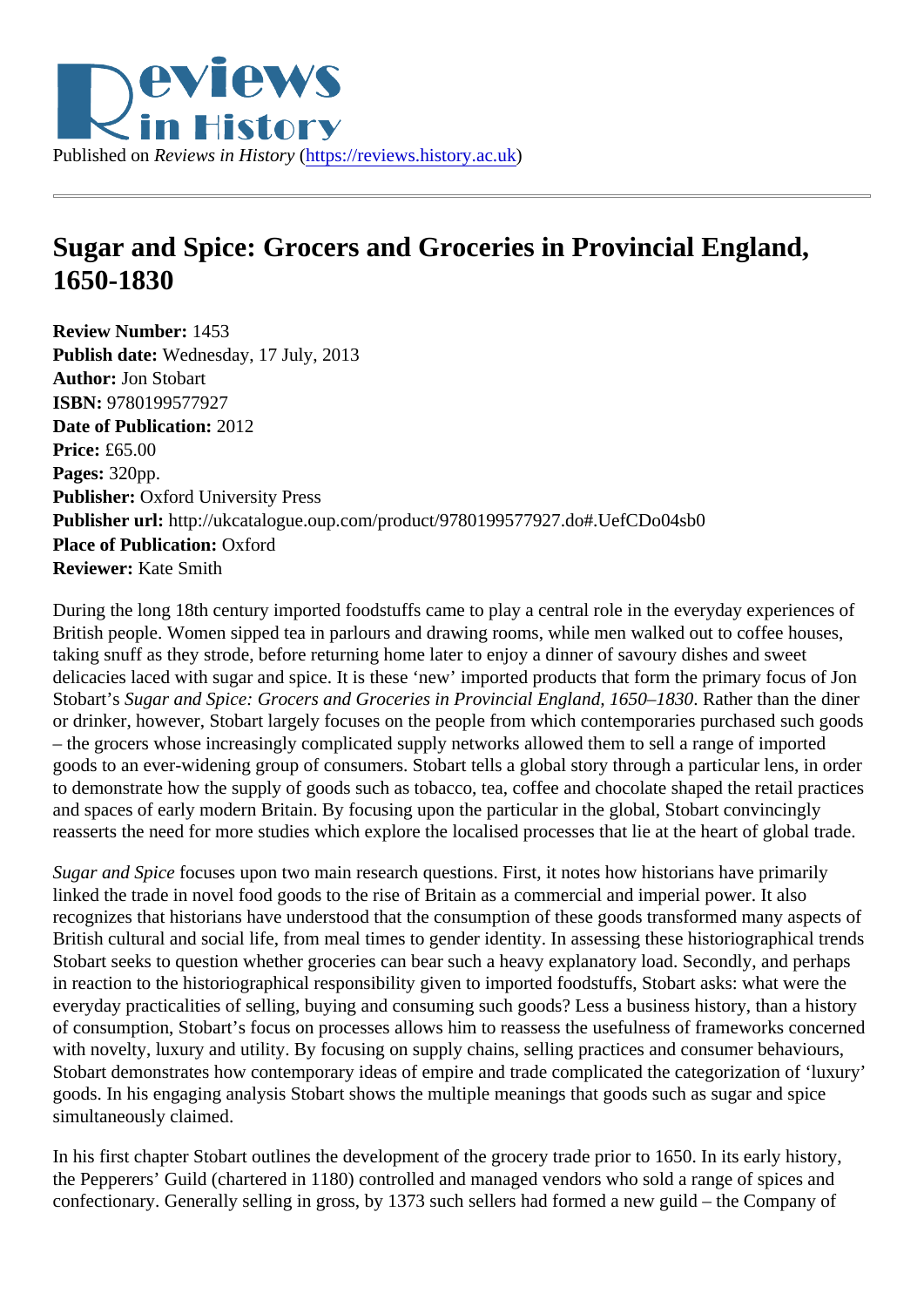Grossers. Yet the existence of such Guilds and Companies alludes to a greater degree of definition than grocers could claim in the late middle ages and early modern period. Significant to Stobart's investigation, however, is the way in which grocers obtained supplies of imported foodstuffs. Even in the 15th century large provincial grocers could supply their customers with a range of spices. During the 16th and 17th century, specialized London grocers were increasingly able to supply their provincial counterparts with new, non-perishable goods. Sugar, tobacco, spices and dried fruit became items of central importance to the grocery trade. Prior to 1650, Stobart asserts, the grocery trade was a vibrant and widespread entity, which supplied imported goods to customers well before Jan de Vries classic 'industrious revolution' period. Significantly for Stobart then, although not 'modern' the grocery trade in this period ably incorporated new goods into their stock.

Chapter two explores the new goods of the early modern period – sugar, tobacco, coffee, tea and chocolate. By the third quarter of the 18th century tea, sugar and tobacco were central to the lives of a wide range of people. How then did consumers acquire these new goods? Did they do so through grocers or were other retailers better placed to sell such consumables? By analyzing the stock listed in probate inventories and tradesmen's lists for 133 provincial shops selling groceries, Stobart demonstrates that it was only from the second half of the 18th century that the grocer became the dominant supplier of tea and coffee to provincial consumers. Only once prices had fallen and demand had broadened did the grocery trade expand with more shops being set up and more grocers predominantly supplying a variety of goods such as tea, coffee, sugar, spices and tobacco. Before that point other outlets were the natural retailers of these goods. Coffee houses sold tea leaves and coffee beans, while shoppers could also buy coffee and tea from apothecaries, chinaware dealers, milliners, booksellers and even drapers. In buying goods imported from China, Turkey, Virginia, Jamaica and Carolina customers bought into a range of meanings. Stobart highlights how, in the probate inventories he studied such goods are often listed by provenance as well as substance. Although such analysis might have been more suitable for inclusion in chapter seven, Stobart's inclusion of such questions here challenges the reader to begin to understand the complex meaning newly imported goods held in the lives of 18th-century consumers. Stobart highlights the layers of meaning constructed not just through place of provenance but also through place of production and supply. Nevertheless, Stobart's assertion that 18thcentury consumers were aware of both provenance and production is open to question. How do we know that consumers were aware and through what means did they become so? I agree with Stobart that goods need to be understood as representing the 'exotic', empire and connections closer to home – how then might consumers have managed such multi-layered meanings?

Chapter three questions how grocers obtained these imported goods. How did individual provincial shopkeepers link into supply chains? In the 17th and early 18th centuries, provincial shopkeepers traded with London dealers, regional wholesalers and manufacturers to procure imported foodstuffs such as tea. As the 18th century moved on and grocers emerged as an increasingly identifiable and prosperous group, they began to benefit from ever-more complicated supply networks. Between 1756 and 1777 for example, Abraham Dent, a grocer operating in Kirkby Stephen, Westmorland dealt with 190 suppliers in 49 different locations. While Dent used a small number of regular suppliers – relationships marked by their longevity – he was also able to negotiate and trade elsewhere as circumstances prescribed. When dealers began to employ printed price lists for commodities such as tea after the Commutation Act of 1784, these networks shifted once more. Substantially lowering the tax on teas, the Act almost stopped smuggling overnight and had a major impact upon the supply chains of provincial grocers. Despite the importance of smuggling in the early 18th century Stobart gives little room to this form of trade and grocer's relationship to it. In reading the chapter I was keen to learn whether grocers became involved in the illicit trade and if so, how they built relationships within it. After 1784, the more transparent system of prices adopted by dealers benefitted provincial shopkeepers, allowing them a stronger negotiating position and a more prominent place in provincial retail markets.

Chapter four questions where grocery shops were located in provincial towns and cities and in doing so *Sugar and Spice* changes its focus from supply to demand, teasing out the customer's relationship to the grocer's trade. Between the 1760s and 1780s, grocers were usually located in the core retail area of urban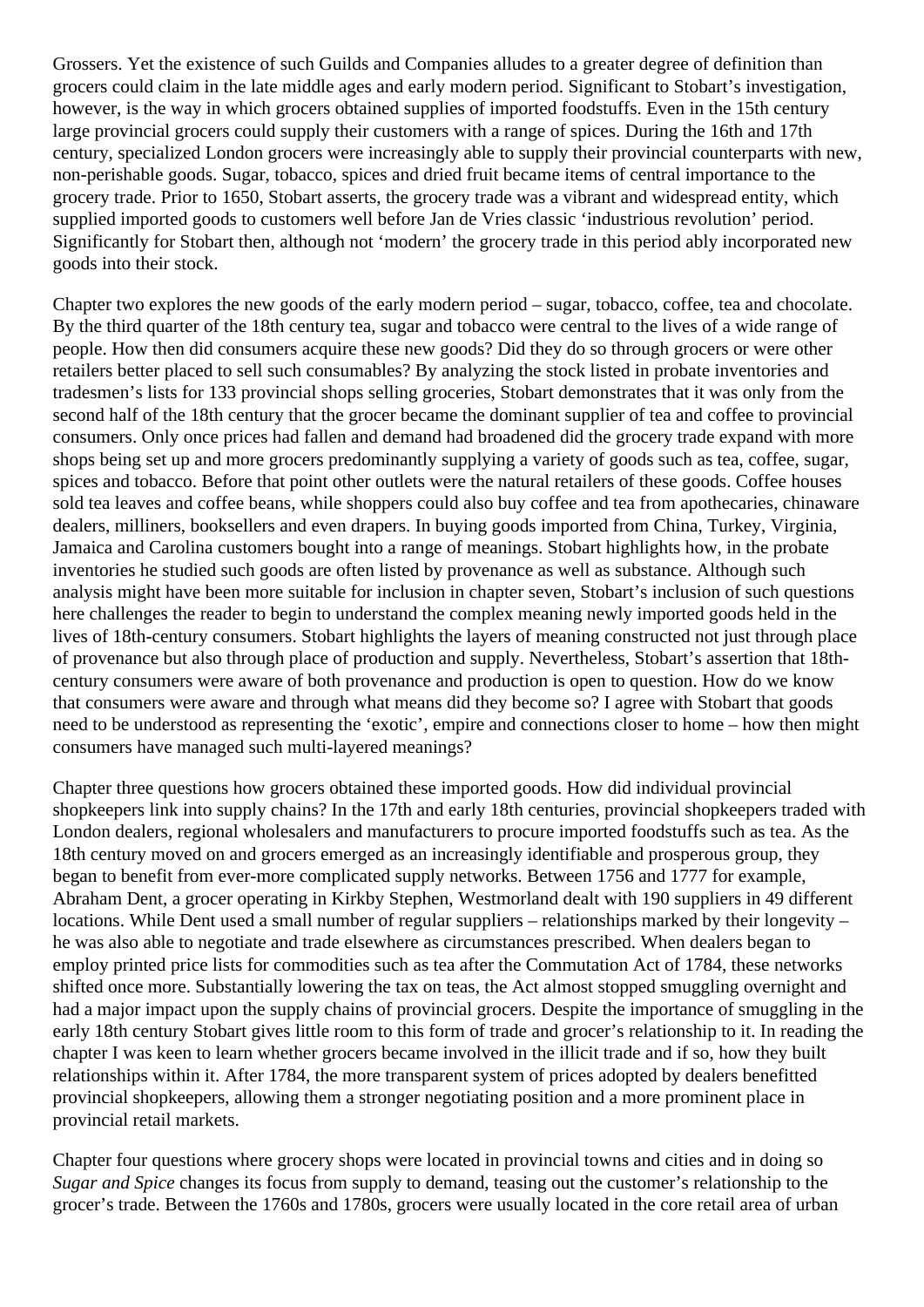centres. By the 1820s, chapter fours tells us, grocers had become more dispersed with only one quarter of grocers found on the main retail streets of provincial towns and cities. Increasingly grocers became located on popular arterial routes, which allowed them to sell to shoppers coming into the centre as well as those in the suburban districts. Customers then increasingly shaped how grocers operated.

Like other types of retailers, grocers appealed to shoppers through implementing increasingly sophisticated designs and layouts in their retail spaces, as chapter five explores. By the mid 18th century it became common for grocers to fit out their shops with a counter, shelves and drawers. Working in combination these fittings allowed grocers to separate and store their products, aiding access through organization. They also provided spaces in which to display goods, which until the development of branded packaging in the 19th century, were visually unappealing. Stobart demonstrates how grocers worked around this problem by hanging candles and arranging loaves of sugar, baskets and boxes on counters. Stobart further argues that rather than following London trends, provincial grocers looked to neighbours and direct competitors when developing their displays. The idea of local trends in shop displays seems compelling and I wanted to learn more about how and when localized methods of display developed. Did certain areas have particularly unusual forms of display? What emerges from Stobart's research is the sense, less of innovative display methods and more that grocers were keen to establish ideas of competence in the minds of their customers. As guardians of specialist knowledge and 'gatekeepers' to a world of goods, shopkeepers needed to establish customer trust. They did this, Stobart reveals, not only through organized displays and ordered stocks but also through sociability. Tea could be tasted and parlours would be open – customers visited not only to purchase but also to make use of the social space of the grocery shop.

In chapter six of the book Stobart explores ideas of service and trust further. He examines when and if grocers moved from a traditional 'service-oriented' model of business based on trust and credit to 'new' practices based on cash sales and fixed prices. In doing so, Stobart explores one of the major research questions at the heart of this book: did new global goods change retail practices? Stobart begins his exploration by examining the practices that grocers enacted within the shop. To do this Stobart is forced to retread some of the themes explored in chapter five and an amalgamation of the two chapters would perhaps have been useful. Grocers employed their skills in directing consumers through a range of choices, advising and recommending were necessary and making products such as tea available for tasting by having a kettle in the shop. Trust and confidence were important when questions of purity and weight were entered upon. They were also of significance for credit. Stobart demonstrates, however, that rather than a linear change from a traditional regime based on service and credit to one based on fixed prices and ready money, changes to grocers' practices were patchy and contingent. Credit regimes continued, even as fixed process emerged and ready money was part of the system from the 17th century. Significantly, questions of integrity and trust remained important throughout the period.

Alongside marketing goods and themselves within shop spaces, retailers also relied upon printed forms of advertisements – newspaper notices and more frequently trade cards. How then, chapter seven asks, did grocers choose to depict imported foodstuffs in these forms? In contrast to Troy Bickham, who argued for the importance of examining grocers' trade cards to illuminate how 18th-century consumers related to empire, Stobart reminds historians of the need to explore the multiple cues contained in these visuallyarresting printed forms. At the same time Stobart asserts the importance of reading the rich visual images included on trade cards alongside the typical mundane notices that made up newspaper advertisements. In doing so he demonstrates the importance of reading products such as tea as simultaneously everyday and exotic in the 18th century. Stobart suggests that as tea became increasingly familiar and prevalent during the 18th century, grocers used images of distant lands, ships and ports to reaffirm the exotic and valuable nature of such goods. In contrast newspaper notices were much more mundane, focusing on questions of supply, quality, price and retailer location.

Who then were such advertising strategies aimed at? Who purchased groceries? When and how? Despite containing no mention of labourers, daybooks belonging to provincial grocers reveal that a wide variety of people bought groceries from fixed shops including both the wealthy and relatively poor. These consumers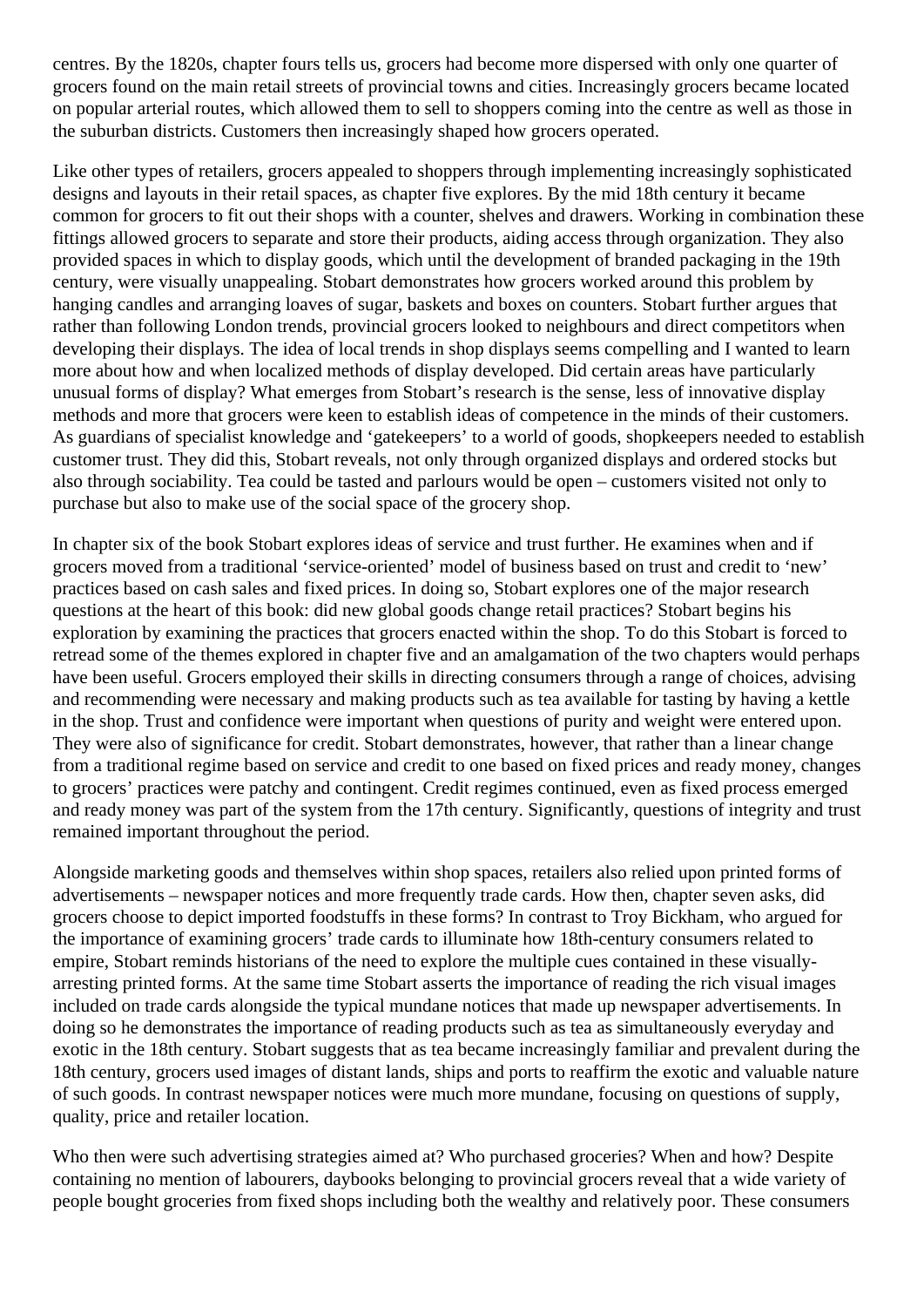tended to buy a range of goods of different qualities, with even those lower down the social scale purchasing small quantities of high grade tea. The purchase of occasional 'treats' suggests that shoppers valued highgrade goods for their physical qualities. Regular shopping also took place, particularly where freshness was of concern, with tea bought at frequent intervals to guarantee fresh supplies. Stobart reveals that different members of the household shared in these shopping tasks, with husbands, wives, children, neighbours and servants all involved. The purchase of certain products was liable to gender preferences, with female account holders more likely to purchase tea and sugar while their male counterparts focused on tobacco and to a lesser extent coffee (which they often consumed in coffee houses rather than the home). What becomes clear through Stobart's research is that although less shaped by the browse-bargain model of shopping, purchasing groceries did involve skill, with consumers buying particular goods from certain providers in order to maximize on value and quality.

Once purchased, households consumed groceries within the home. In chapter nine Stobart uses English recipe books to explore how such consumption took place. How were groceries used in the production of meals? Were certain goods viewed and consumed as novelties and luxuries? How were certain groceries interrelated within domestic routines? Using English recipe books, Stobart tracks the introduction of 'new' groceries into the culinary lexicon. In his analysis Stobart finds that recipe books do reveal changes in tastes. In the 17th and 18th century pepper grew as a general and specific seasoning. Similarly, nutmeg emerged as a central feature of English cooking and sugar remained in frequent and enduring use. Nevertheless, despite the increased use of new groceries, recipes with explicit links to imperial spaces such as India formed a small percentage of those contained in the books Stobart studied. Other geographical and cultural reference points were of much greater importance, with France continuing to hold much ground in culinary terms.

Stobart's final chapter explores the material culture linked to new foodstuffs. Rather than re-treading the well-worn ground of tea cups Stobart chooses instead to explore the ownership of a wider set of items linked to the consumption of groceries within the home: tea tables, sugar bowls, pepper boxes, casters and snuff boxes. Stobart seeks to reveal more about the public use of such objects by using probate inventories to find where items such as salt, pepper and spice boxes, tea kettles and coffee pots were placed within the home. Can probate inventories allow historians to convincingly situate mobile items within the geography of the home? Little appears to be revealed by such an analysis – spice boxes are in kitchens alongside tea kettles, while coffee and chocolate pots are more widely dispersed in different rooms. What is revealed though is how old and new goods placed alongside each other. Homes were amalgamations of both old and new.

Stobart's book explores many different aspects of the grocery trade and in taking such a broad view of its significance to cultural, social and economic life during the long eighteenth century, *Sugar and Spice* makes a considerable contribution to our understanding of the everyday practicalities of selling, buying and consuming such goods. We learn from whom grocers obtained supplies, where they were located, what they sold and how, the skills they developed and those they expected from consumers, how they presented themselves and their goods through their shop displays and trade cards, what consumers consumed, when and why. Although ostensibly outside the bounds of this far-reaching survey, I was keen to learn more about the resources that retailers and consumers had at their disposable to understand how products such as tea, coffee, tobacco and sugar were grown and harvested. Stobart states that consumers 'knew where sugar and tobacco were grown and they were aware of the production systems that operated in the colonies; but other intervening places and processes layered additional meanings onto goods' (p. 61). Did all consumers know? How did they know about such systems? In what terms were such production systems described and how did this change over time? Exploring these sources may also have added to Stobart's later discussion around descriptions of certain goods and their representation upon trade cards.

Alongside wanting to learn more about the production of new groceries, I was also keen to understand in greater depth the ways in which grocers operated as businesses. Who set up as grocers? Did they tend to have links to importers? Did they tend to have knowledge of imported foodstuffs, perhaps from previous involvements in global and imperial trade? How did grocers conceive of these goods? Did they use them in their own households? Who worked in grocery shops? What was the role of the grocer's family? Although